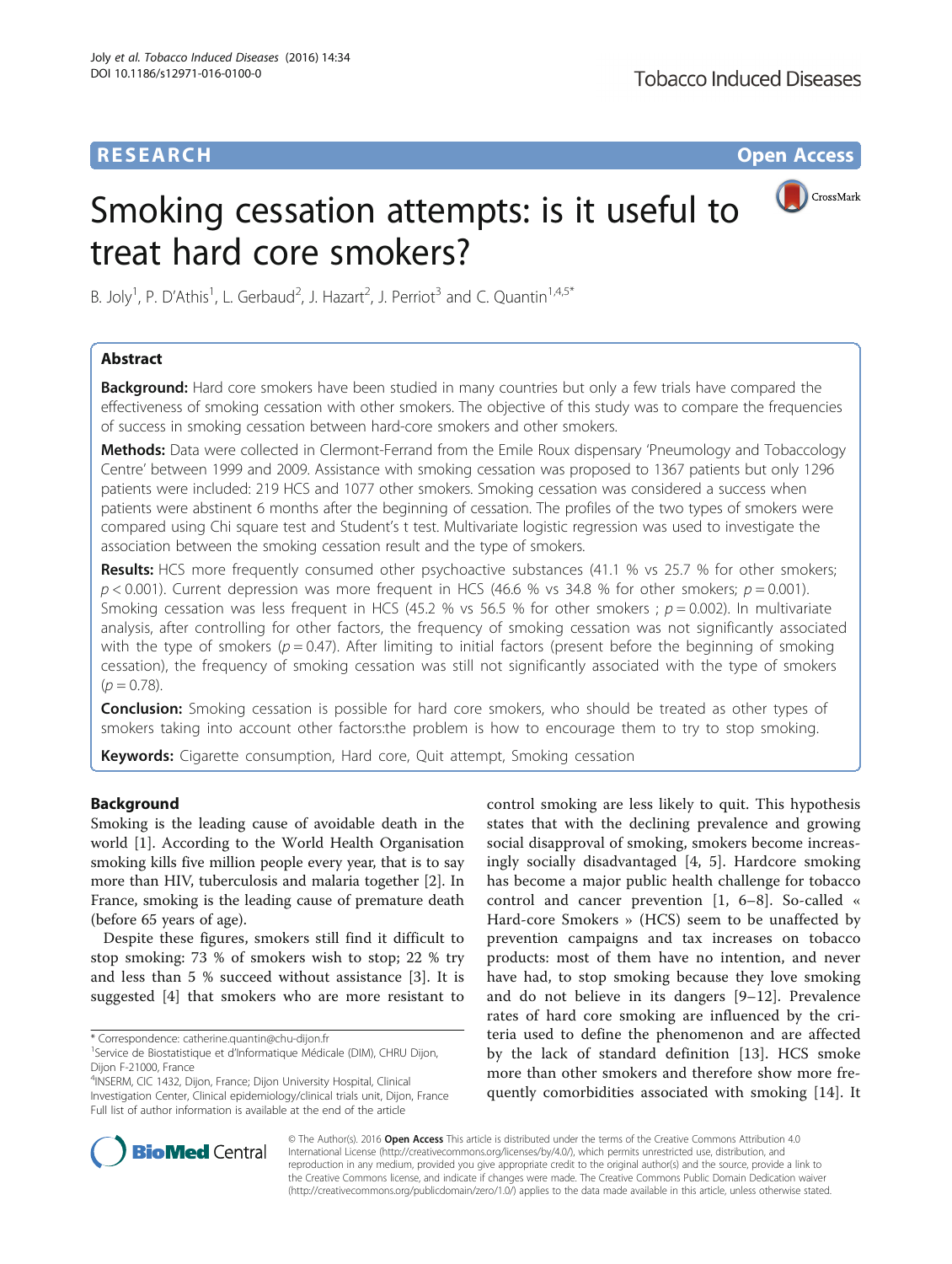therefore seems important to better understand the behaviour and profile of HCS to optimize the therapeutic strategy and the follow-up [[9,](#page-5-0) [15\]](#page-6-0): HCS quickly begin to smoke regularly, have a greater level of consumption, and persist with their habit even though it makes them ill [[10\]](#page-5-0). They frequently show higher levels of nicotine dependence [[16](#page-6-0)–[19\]](#page-6-0). They are more frequently men than women, and have lower levels of education and income, as they are often unemployed and live alone. They rarely have medical or dental cares. In addition, they do not admit their dependence on tobacco and frequently consume other legal or illegal addictive substances [[20\]](#page-6-0). The proportion of HCS among smokers varies from 5 to 15 %, depending partly on the country [\[11](#page-5-0), [20, 21\]](#page-6-0).

The possibility of different strategies for smoking cessation in HCS has not yet been investigated, even though it is well-known that structured assistance gives smokers a greater chance of success [\[22](#page-6-0)]. The objective of the study was to compare the percentages of success in smoking cessation between hard-core smokers and other smokers.

## **Methods**

We included all persons attending in Clermont-Ferrand the Emile Roux dispensary "Pneumology and Tobaccology Centre" where assistance with smoking cessation was proposed between  $1<sup>st</sup>$  January 1999 and  $31<sup>st</sup>$  December 2009 (1367 patients). These patients could be sent to the centre by their primary care physician or encouraged to go there by their families. Smoking cessation could also be initiated by personnel of the centre during a visit to the dispensary for another health problem. The use of the information collected for this study was declared to the National Commission for Data Protection (CNIL n° 1873761) and our study adhered to the tenets of the Declaration of Helsinki.

After exclusion for missing information about age, daily consumption of cigarettes or previous attempts to stop smoking, and for age less than 26 years, the cohort included 1296 patients (94.8 % of the attendants). A previous attempt to stop smoking was recorded (but the information about the date was not complete).

Finally, 219 patients were HCS (according to the most stringent definition in the literature [[13](#page-5-0), [20\]](#page-6-0): age 26 or over, more than 15 cigarettes a day and no previous attempt to stop smoking) and the remaining 1077 patients were other smokers.

The results of cessation were split into two categories (failure and success), according to the patient's declarations and the measurement (6 months after the beginning smoking cessation) of level of carbon monoxide in exhaled air less of than 7 ppm.

The studied factors were:

- age, sex, number of pack years, consumption of another psychoactive product, number of previous cessation attempts, duration of the longest temporary cessation of smoking, former major depression, current depression, current anxiety, heart, lung or Ear-Nose-Throat (ENT) diseases involving smoking; Fagerström score, Richmond test, Demaria and Grimaldi test, position according to the Prochaska and Di Clemente cycle (Pre-contemplation, Contemplation, Preparation, Action and Maintenance);
- nicotine substitution, initial dose of nicotine in the replacement therapy, duration of the nicotine replacement therapy; treatment with serotonin reuptake inhibitors and duration of treatment; treatment with bupropion and duration of treatment; treatment with varenicline and duration of treatment (all durations counted in weeks);

daily consumption of cigarettes (when weaning began), weight gain (kilograms) from the beginning of withdrawal; perception of the assistance provided by the medical team during the follow-up, and perceived difficulty to stop smoking.Between-groups comparisons of distributions for categorical data (Richmond tests, Prochaska and DiClemente) were done with the Chi2 test, and Fisher's exact test when there were not too many data. Comparisons of means (number of cigarettes; Fagerström, Demaria and Grimaldi scores; nicotine dose and durations; weight gain after treatment) were done with Student's t test. Multivariate logistic regression was used to investigate the association between the smoking cessation result and the type of smokers. The first model included, all variables that were found by unifactorial analysis significantly associated  $(p < 0.10)$  with cessation, except for "previous attempts at smoking cessation" and "number of cigarettes per day" (because they were used to define the groups). The variable 'age' was introduced in the model as a binary variable with a cut off at 45 years (overall age median). The second model kept only the variables defined at the initial consultation which were found by unifactorial analysis to be significantly associated  $(p < 0.10)$  with cessation. The data were analysed using R 2.10.1 software.

## Results

A. Unifactorial analysis

HCS were significantly less frequent than other smokers to stop smoking (Table [1\)](#page-2-0). They were also more frequent to consume other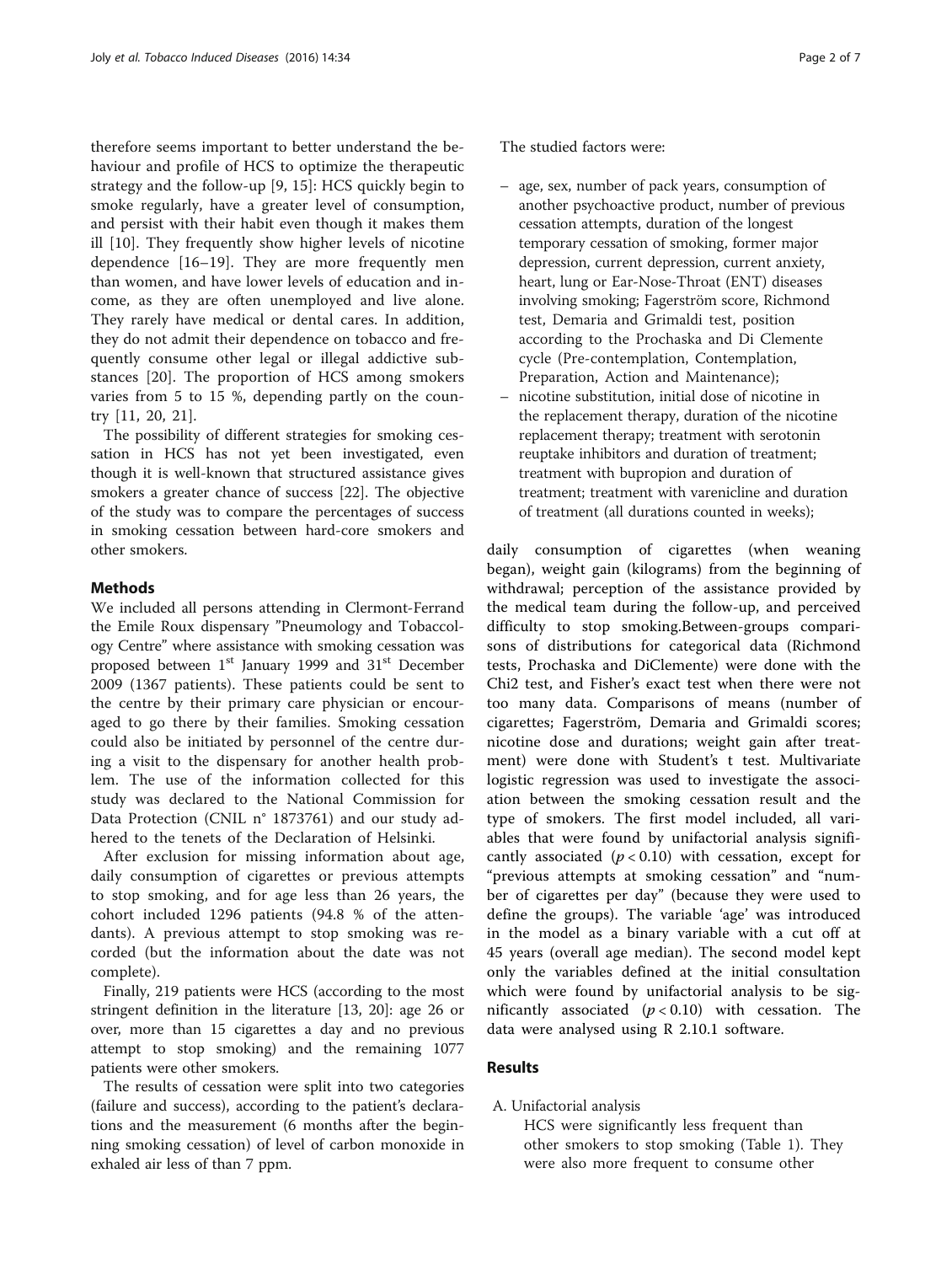| the unicrent binary variables                    |               |            |         |  |  |
|--------------------------------------------------|---------------|------------|---------|--|--|
| Binary variables                                 | Other smokers | <b>HCS</b> | P       |  |  |
| Sex(proportion of men)                           | 47.3 %        | 57.5 %     | 0,006   |  |  |
| History of depression                            | 34.4 %        | 34.7 %     | 0,92    |  |  |
| Current depression                               | 34.8          | 46.6       | 0,001   |  |  |
| Current depression with<br>history of depression | 19.7 %        | 26 %       | 0,03    |  |  |
| Current anxiety                                  | 36.7 %        | 42 %       | 0,14    |  |  |
| Previous attempt                                 | 98.4 %        | 0%         | < 0.001 |  |  |
| Other psychoactive substance                     | 25.7 %        | 41.1 %     | < 0.001 |  |  |
| Cardiac diseases, pulmonary<br>and FNT           | 50.6 %        | 55.3 %     | 0,21    |  |  |
| Nicotine substitution                            | 88.7 %        | 87.7 %     | 0,67    |  |  |
| Smoking cessation Success                        | 56.5 %        | 45.2 %     | 0,002   |  |  |
| Treatment with serotonin<br>reuptake inhibitors  | 50.7 %        | 51.6 %     | 0,81    |  |  |
| Treatment with varenicline                       | 5.5 %         | 7.7 %      | 0,18    |  |  |
| Treatment with bupropion                         | 14 %          | 9.6 %      | 0,08    |  |  |
| Age (proportion of 45 years<br>and under)        | 51.2 %        | 48.9%      | 0.53    |  |  |

<span id="page-2-0"></span>Table 1 Proportions of the two sub-populations according to the different binary variables

psychoactive substances, and to show current depression.

The proportions for treatment with Varenicline (over 75), and the proportions for Bupropion (over 172), did not differ significantly between the two groups (Table 1). Weight gain after withdrawal was more frequent in other smokers than in HCS  $(p = 0.004)$  (Table 2).

Means were significantly higher in HCS for daily number of cigarettes ( $p < 0.001$ ) and cigarette pack-years ( $p = 0.002$ ). The same was true for the Fagerström index ( $p < 0.001$ ) which was higher in HCS.

The Richmond results depended significantly on the group ( $p < 0.001$ ): the high results (great motivation to stop smoking) were less frequent in HCS, who were therefore less motivated than other smokers to stop smoking. The differences for the Demaria and Grimaldi test were also significant ( $p = 0.003$ ): scores were highest in the other smokers.

The initial dose of the nicotine substitute  $(p < 0.001)$  and the duration of substitution  $(p = 0.008)$  were higher in HCS. The differences for the duration of treatment with bupropion and serotonin reuptake inhibitors were not significant.

The perceived difficulty to stop smoking was significantly dependent on the group: it appeared greater for HCS ( $p = 0.03$ ). The assistance provided

Table 2 Means of the two sub-populations according to the different quantitative variables

| Quantitative variables mean (SD)                                       | Other smokers | <b>HCS</b>  | P       |
|------------------------------------------------------------------------|---------------|-------------|---------|
| Age                                                                    | 45.6 (10.6)   | 45.9 (11.1) | 0.73    |
| Fagerström score                                                       | 7.2(2.1)      | 8(1.7)      | < 0.001 |
| Daily consumption of cigarettes                                        | 24.2 (10.7)   | 28.1 (11.6) | < 0.001 |
| Number of pack years                                                   | 29.7 (18)     | 33.9 (19.7) | 0.002   |
| Number of previous cessation<br>attempts                               | 2.8(2.8)      | 0(0)        | < 0.001 |
| Demaria and Grimaldi test                                              | 11.7(3.1)     | 11(3.1)     | 0.003   |
| Initial dose of nicotine in the<br>replacement therapy                 | 26.2 (12.1)   | 29.6 (14.1) | < 0.001 |
| Duration of the nicotine<br>replacement therapy (weeks)                | 14.6 (15.6)   | 28.1 (17.5) | 0.008   |
| Duration of treatment with<br>serotonin reuptake inhibitors<br>(weeks) | 6.7(5.1)      | 7(4.1)      | 0.7     |
| Duration of treatment with<br>Bupropion (weeks)                        | 3.1(1.2)      | 3.5(1.6)    | 0.12    |
| Duration of treatment with<br>Varenicline (weeks)                      | 5(2)          | 5.3(2)      | 0.6     |
| Weight gain (kilograms)                                                | 4.1(3.8)      | 3.9(2.9)    | 0.52    |

by the medical team during the follow-up, as perceived by the patient was not significantly dependent on the group ( $p = 0.27$ ) (but HCS appeared to be more sensitive than other smokers to the assistance).

The status of the Prochaska and Di Clemente cycle depended significantly on the group ( $p < 0.001$ ): more HCS (23.7 %) than other smokers (15.2 %) stay in the "pre-contemplation" level (decision to stop smoking).

B. Multifactorial analysis

Multifactorial logistic regression analyses were carried out to look for an association between smoking group and smoking cessation, after adjustment for the other variables. For both models all variables were included in one step. The variables treatment with serotonin reuptake inhibitors, varenicline, or bupropion were excluded from the models due to convergence problems (too small number of patients taking these drugs). The type of smoker was not significantly associated with cessation of smoking whatever the model used.

a) Model with all variables significant in unifactorial analysis

> Most of the patients treated with varenicline or bupropion were not included in the model because their data 'duration of nicotine substitution' and 'initial NS dose' were missing.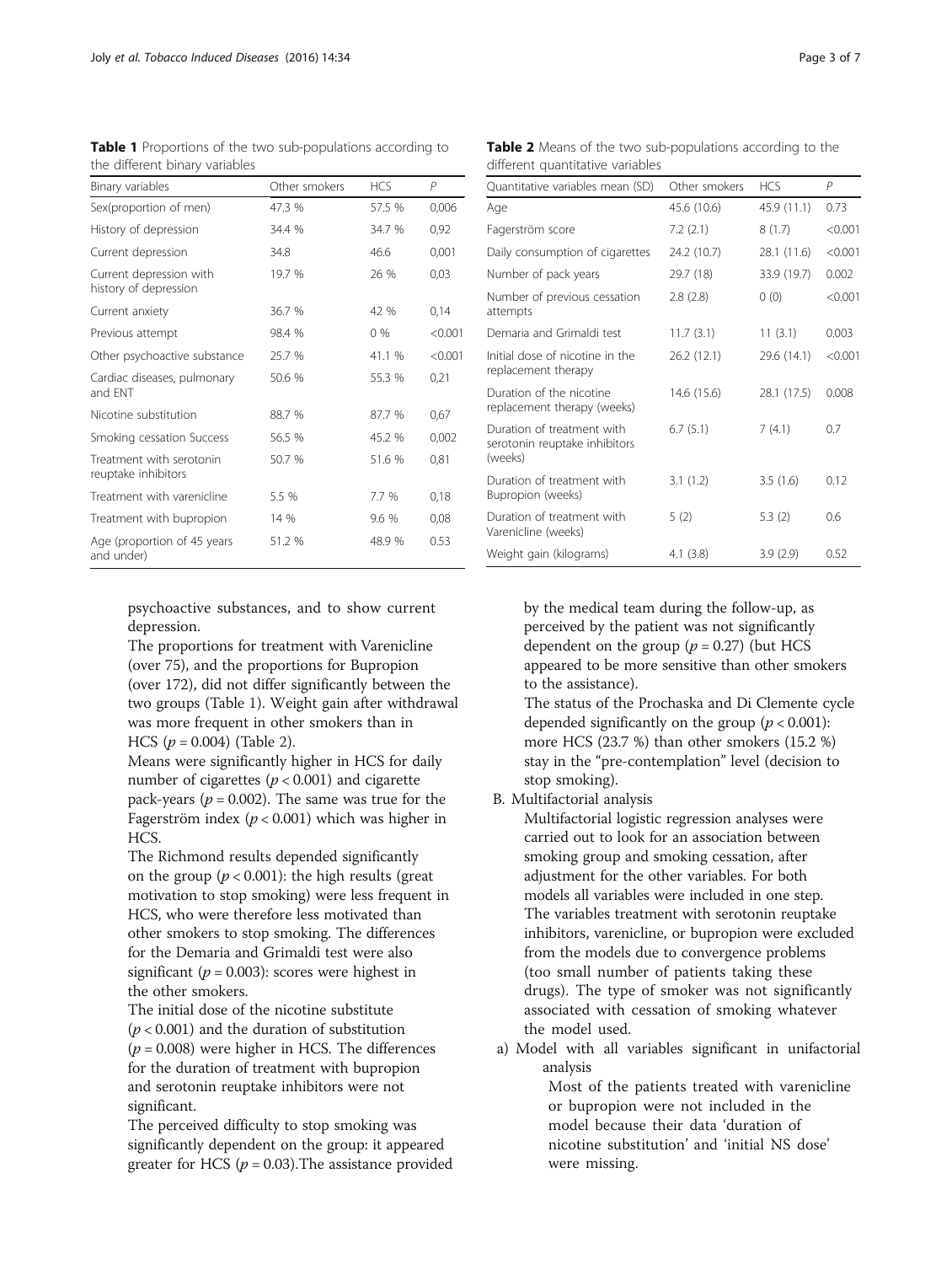Consequently, there were 1049 patients (out of 1296) included in the analysis (Table 3). The variable "smoking group" was not significant but smoking cessation (Table 3) was less frequent in patients a) who used other psychoactive substances, b) with heart-lung-ENT diseases and c) with former depression; it was more frequent in those with Prochaska cycle = 4 (smoker ready to change), and in those with assistance provided by the medical team during the follow-up, as perceived by the patient as very important. It was also more frequent in those with a longer duration of nicotine replacement. It was more frequent in those with weight gain after withdrawal and those with age over 45.

b) Model with only variables at inclusion found significant in unifactorial analysis Due to missing data, there were 1258 patients (out of 1296) included in the analysis (Table 4). The variable "smoking group" was not significant in this model either, but smoking cessation (Table 4) was less frequent in those

Table 3 Model with all variables (present at the initial consultation and/or at follow-up) significantly linked with smoking cessation in unifactorial analysis (1049 patients)

|                                                                                                     | ORa  | IC 95 %       | P       |
|-----------------------------------------------------------------------------------------------------|------|---------------|---------|
| Smoking group                                                                                       | 0.84 | $0.53 - 1.35$ | 0.47    |
| Former depression                                                                                   | 0.54 | $0.37 - 0.8$  | 0.002   |
| Current depression                                                                                  | 1.06 | $0.7 - 1.62$  | 0.78    |
| Current anxiety                                                                                     | 0.87 | $0.6 - 1.28$  | 0.48    |
| Other psychoactive substance                                                                        | 0.41 | $0.27 - 0.62$ | < 0.001 |
| Cardiac, pulmonary and ENT diseases                                                                 | 0.56 | $0.38 - 0.83$ | 0.003   |
| Richmond test                                                                                       |      |               | 0.04    |
| Demaria and Grimaldi test                                                                           | 1.03 | $0.97 - 1.09$ | 0.35    |
| Prochaska Cycle                                                                                     |      |               | 0.01    |
| Fagerström test                                                                                     | 0.93 | $0.84 - 1.02$ | 0.12    |
| The assistance provided by the<br>medical team during the follow-up,<br>as perceived by the patient |      |               | < 0.001 |
| Perceived difficulty in smoking<br>cessation                                                        |      |               | < 0.001 |
| Pack years                                                                                          | 1    | $0.99 - 1.01$ | 0.88    |
| Initial dose for nicotine replacement<br>therapy                                                    | 0.98 | $0.96 - 1$    | 0.07    |
| Duration of nicotine replacement<br>therapy                                                         | 1.02 | $1.01 - 1.04$ | 0.003   |
| Weight gain (yes/no)                                                                                | 4.3  | $3.05 - 6.08$ | < 0.001 |
| Age (binary variable)                                                                               | 2.5  | $1.64 - 3.81$ | < 0.001 |

All the variables present in the model are shown in this table

ORa adjusted OR

Table 4 Model with only variables at inclusion (present at the initial consultation) significantly linked with smoking cessation in unifactorial analysis (1258 patients)

|                                    | ORa  | IC 95 %       | P       |
|------------------------------------|------|---------------|---------|
| Smoking group                      | 0.94 | $0.66 - 1.33$ | 0.72    |
| Former depression                  | 0.77 | $0.58 - 1.03$ | 0.08    |
| Current depression                 | 0.92 | $0.67 - 1.27$ | 0.63    |
| Current anxiety                    | 0.81 | $0.61 - 1.09$ | 0.16    |
| Other psychoactive substance       | 0.53 | $0.39 - 0.71$ | < 0.001 |
| Cardiac pulmonary and ENT diseases | 0.64 | $0.47 - 0.86$ | 0.003   |
| Richmond test                      |      |               | < 0.001 |
| Prochaska cycle                    |      |               | < 0.001 |
| Fagerström test                    | 0.92 | $0.86 - 0.99$ | 0.03    |
| Pack years                         | 1.01 | $0.99 - 1.02$ | 0.25    |
| Demaria and Grimaldi test          | 1.07 | $1.02 - 1.12$ | 0.004   |
| Age (binary variable)              | 2.11 | $1.53 - 2.90$ | < 0.001 |

All the variables present in the model are shown in this table

with a) use of other psychoactive substances, b) heart, lung or ENT diseases and c) a higher score in the Fagerström test.

It was more frequent in those with higher scores at the Richmond test, the Demaria-Grimaldi test and the Prochaska Cycle and those with age over 45

## **Discussion**

The unifactorial analysis showed that smoking cessation was less frequent in HCS (45 %) than in other smokers (56 %).

We think that the longer NRT in HCS may be explained by:

- weaning syndrome and/or craving are often intense; they are factors of smoking cessation failure in the short and medium term [[9](#page-5-0), [10](#page-5-0)].
- given this, the smoker received increased support, in the form of prolonged NRT associated with behavioral and cognitive support.

However, after adjustment for other factors impacting cessation, this result was not confirmed.

The benefits of smoking cessation are well known, especially with regard to cardiovascular and respiratory comorbidities [\[23](#page-6-0), [24](#page-6-0)]but the presence of a disease was associated with lower frequency of smoking cessation. The desire to stop seems to be reduced when the disease is already present, which confirms reports by Scholte, Kotseva and Gregor [[25](#page-6-0)–[27](#page-6-0)].

It is well known that anxiety and depression are more frequent in smokers [\[28](#page-6-0)–[30\]](#page-6-0), and that quitting smoking is associated with a reduction in depression, anxiety, and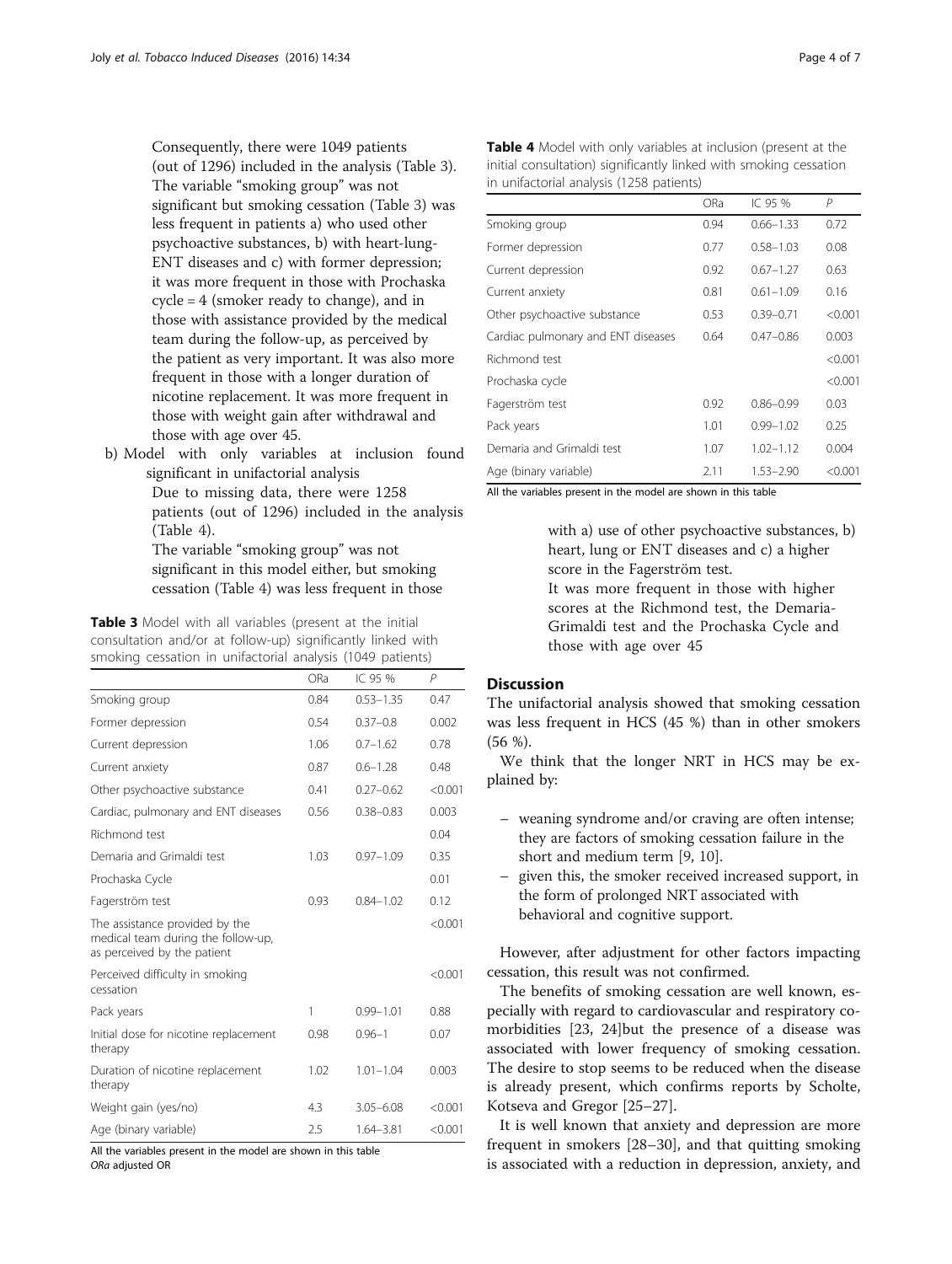stress, with an improvement in psychological quality of life and positive affects compared with continuing to smoke [[31](#page-6-0)]. The associations between smoking cessation, anxiety and depression have been thoroughly studied by, for example, Taylor [\[32](#page-6-0)], Brown [[33\]](#page-6-0), McClave [[34\]](#page-6-0) and Zvolensky [\[35](#page-6-0)]. It is also known that former and current depressions have an impact on the risk of smoking relapse, when considered separately or together, and even after adjusting for anxiety disorders [\[36\]](#page-6-0). One interesting result of our study is that «former depression» stood out of "current depression" and "anxiety", which was not intuitive because the disease was not necessarily present at the time of the study. Anxiety and current depression were no longer significant in multivariate analysis: this could be the result of an effective management of these diseases, either by the use of antidepressants, anxiolytics or other treatments.

In the model with all variables (i.e. at entry and during follow up) patients treated with varenicline or bupropion were not taken into account because nicotine replacement therapy (initial dosage and therapy duration) was not indicated for them. This is important because these treatments are now widely used. In contrast, the second model (i.e. at entry) includes all patients (with nicotine replacement therapy, varenicline or bupropion).

Finally, the principal criterion to distinguish between the two groups of smokers was their desire to stop smoking, as shown by the results of the Prochaska cycle and the Richmond test (which were worse for HCS) and, beyond that, their desire for access to care: by definition HCS are less motivated to stop smoking and another study showed that they were less likely to seek medical care [[20\]](#page-6-0).

After the other factors in the study were taken into account, there was no significant difference between the two groups of smokers for smoking cessation. We thus showed that hardcore smokers are able to quit. This result is coherent with previous results. Thus, Clare [\[5](#page-5-0)] showed that hardcore smoking declined among the high socioeconomic status smokers in Australia from 2001 to 2010., and Lund showed that the relative frequency of HCS in Norway declined in the period 1996–2009 from 30 to 23 % [\[37](#page-6-0)].

"The fact that clinicians, in our study, considered that HCS should require more intensive care may partially explain these results. We found that HCS required a higher initial dose of nicotine in the replacement therapy and longer nicotine replacement therapy. As a consequence, in the framework of a randomized double blind study, we might not have found the same results. However, we did not aim to conduct such a study; we wanted to know if, in clinical practice, taking into account the other main confounding issues, smoking cessation attempts would be useful. We think that our study also

indicates that in an observational situation, where HCS seems to be attentively followed by clinicians, the results are promising."

As the frequency of smoking cessation showed no great difference between HCS and other smokers, prevention campaigns should aim at promoting the cessation and access to care [\[14](#page-6-0)]. Moreover, among hard core smokers, distinct profiles based on perceived pros and cons of smoking exist [\[38\]](#page-6-0). Each profile might require a different tobacco control approach [\[38](#page-6-0)]. Further gains in smoking cessation must focus on understanding the characteristics of 'hard-to-engage' populations [\[39\]](#page-6-0).

Finally, HCS differ from other smokers as they have never attempted to stop smoking, but once on the way to cessation their chances of success are satisfactory (45 % which is surprisingly good compared with 56 % among other smokers), which underlines the importance of treating HCS. Moreover, new strategies focused on HCS, like smoking reduction then cessation, appear effective to help hard core smokers to quit and reduce smoking [[39\]](#page-6-0) which is one more argument for encouraging HCS to try to quit smoking.

## Strengths and limitations

The strength of this study is to show that success is satisfactory for HCS engaged in smoking cessation. Besides, once other factors were taken into account, the frequency of cessation in HCS did not differ from that in other smokers: this is very important because it shows that HCS have a reasonable chance to stop smoking. They should therefore not be neglected by caregivers as they are not doomed to remain smokers all their lives. The question now is how to encourage them to begin a process of cessation. Our result is a clear indication that the other factors described in the study need to be taken into account in the management of HCS, in particular their motivation and the maturity of their decision to stop, even if it means delaying the start of cessation to obtain better motivation.

The main limitation of our study is that our sample of HCS may be biased as they all consulted at a smoking cessation center: our HCS could thus be more inclined to stop smoking than those in the general population. This possible bias is difficult to avoid if we want to study smoking cessation in HCS. Another limitation is that other definitions of HCS are possible such as "smoker aged 26 or older, with at least 15 cigarettes a day, no attempt to stop smoking in the previous year and uninterrupted smoking for 5 years" [[40\]](#page-6-0). This definition would have made our HCS group larger and the othersmoker group smaller, and the differences between the two groups would have been smaller. Another limitation is related to the choice of the initial dose of nicotine in replacement therapy as the relevant variable. We chose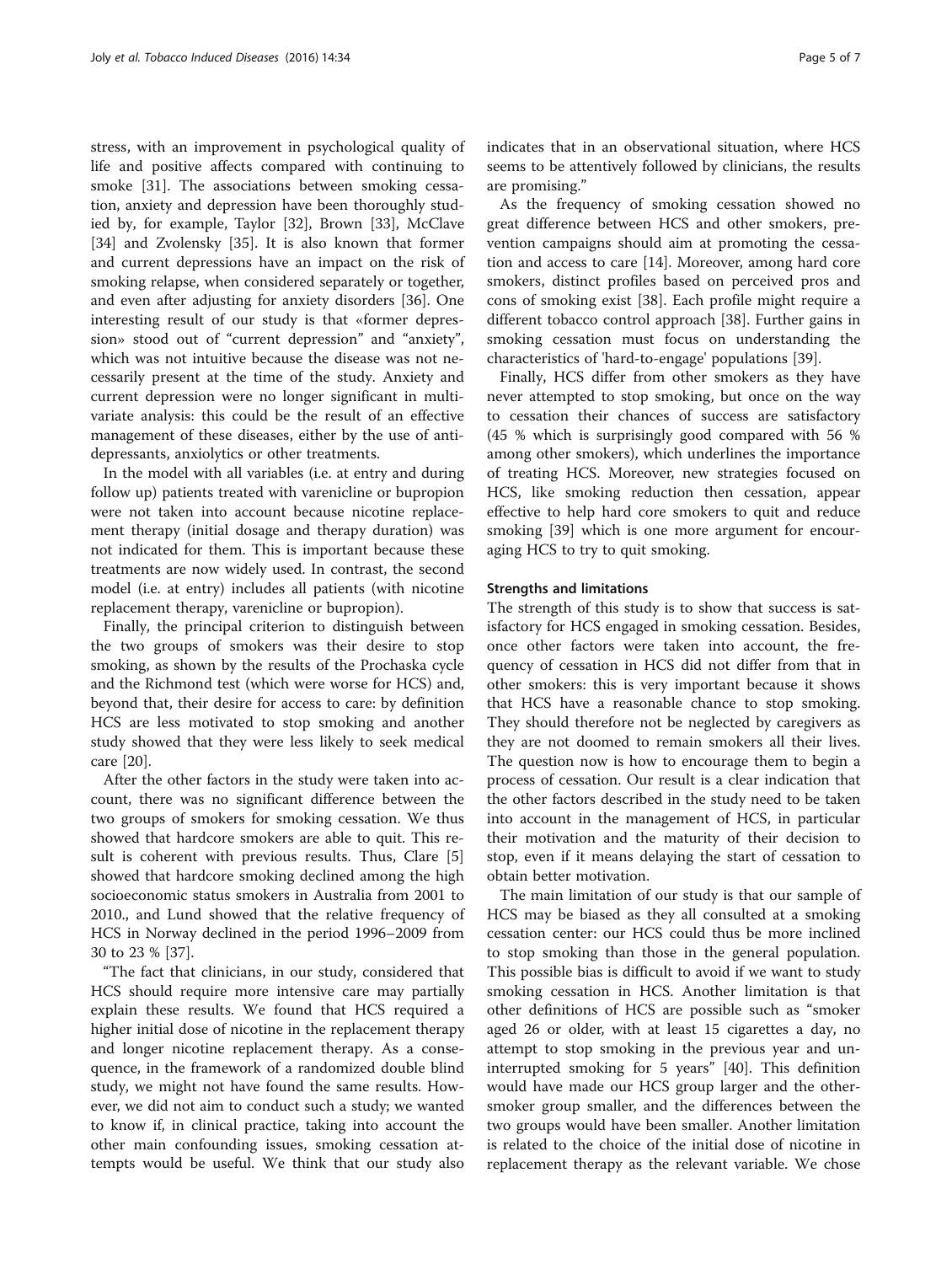<span id="page-5-0"></span>to use the initial NRT dose as it was systematically recorded in the medical record. It would have been important to take into account the eventual dose of nicotine susbtitution, but this was not systematically available. In fact, this initial dose was very rarely modified.

Given these results, further research is needed to know how to encourage HCS to try to stop smoking. Other studies would be useful to compare HCS with Heavy Chronic Smokers, another kind of obstinate smokers, to identify the aspects that distinguish these two populations on smoking cessation prognosis.

## Conclusion

After adjustment for different factors, the chances of success for HCS were not significantly different from those for other smokers. This underlines the need to encourage HCS to make an attempt to stop smoking. Smoking cessation centres have a part to play with regard to HCS. The evolution of their motivation, or the maturation of their decision, plays a key role.

As the HCS status is probably acquired progressively, studies are needed to identify the pathways that lead a smoker to HCS status, and peculiarly sociological profiles. Better knowledge of HCS would thus make it possible to establish specific prevention strategies for this category of smokers. In the same way, once cessation has been achieved, the phenomena that push the obstinate smoker to smoke again need to be identified during follow-up so as to establish strategies to eliminate smoking relapse. Through prevention, it is essential to stop the emergence of HCS to reduce its frequency among smokers.

#### Abbreviations

ENT: Ear-Nose-Throat; HCS: Hard-core smokers

#### Acknowledgments

We would like to thank all the members of the Dispensaire Emile Roux « Centre de Pneumologie et Tabacologie » for their help.

#### Funding

No external funding for this manuscript.

#### Availability of data and material

Please contact the first author for data requests.

### Authors' contribution

BJ conceptualized and designed the study, interpreted the data and wrote the paper. JP contributed substantially to the conception of the study, the data collection, the analysis strategy and the interpretation of the results. PA oversaw the data analysis and interpretation, and critically reviewed and revised the manuscript drafts. LG and JH contributed substantially to writing the manuscript and participated in the interpretation of the results. CQ conceptualized and designed the study, oversaw the data analysis and interpretation, and critically reviewed and revised the manuscript drafts. All authors accept responsibility for the paper as published. All authors read and approved the final manuscript.

## Competing interests

The authors declare that they have no competing interests.

#### Consent for publication

Not applicable.

## Ethics approval and consent to participate

According to the DIRECTIVE 2001/20/EC OF THE EUROPEAN PARLIAMENT AND OF THE COUNCIL of 4 April 2001 on the approximation of the laws, regulations and administrative provisions of the Member States relating to the implementation of good clinical practice in the conduct of clinical trials on medicinal products for human, when organizing a non-interventional non multi-centre trial in France one does not need to ask for the authorization of an Ethics Committee but only to declare the study to the National Commission for Data Protection. This study was declared to the National Commission for Data Protection (CNIL n° 1873761) and our study adhered to the tenets of the Declaration of Helsinki.

#### Author details

<sup>1</sup>Service de Biostatistique et d'Informatique Médicale (DIM), CHRU Dijon, Dijon F-21000, France. <sup>2</sup>Service de santé Publique, CHU Clermont-Ferrand, EA PEPRADE4681 Université d'Auvergne, Clermont-Ferrand, France. <sup>3</sup>Dispensaire Emile Roux, Centre d'Aide à I'Arrêt du Tabagisme (IRAAT), Centre de Lutte Anti-Tuberculeuse (CLAT), 63100 Clermont-Ferrand, France. <sup>4</sup>INSERM, CIC 1432, Dijon, France; Dijon University Hospital, Clinical Investigation Center, Clinical epidemiology/clinical trials unit, Dijon, France. <sup>5</sup>Inserm UMR 1181 « Biostatistics, Biomathematics, Pharmacoepidemiology and Infectious Diseases » (B2PHI), Univ. Bourgogne Franche-Comté, F-21000 Dijon, France.

## Received: 13 April 2016 Accepted: 21 October 2016 Published online: 03 November 2016

#### References

- 1. System GGTS, editor. The GATS Atlas: Global Adult Tobacco Survey. Myriad edition, 59 lansdowne place, brighton BN3 1FL, UK: CDC Foundation; Center For Disease Control And Prevention (CDC); Global Tobacco Surveillance System; World Health Organization; World Lung Foundation; 2015.
- 2. Tavolacci MP, Marini H, Bailly L, Ladner J. Prevalence and socio-health characteristic of hard-core smokers in Haute-Normandie. Sante Publique. 2009;21(6):583–93.
- 3. Etter JF, Perneger TV, Ronchi A. Distributions of smokers by stage: international comparison and association with smoking prevalence. Prev Med. 1997;26(4):580–5.
- 4. von Soest T, Pedersen W. Hardcore adolescent smokers? An examination of the hardening hypothesis by using survey data from two Norwegian samples collected eight years apart. Nicotine Tob Res. 2014;16(9):1232–9.
- 5. Clare P, Bradford D, Courtney RJ, Martire K, Mattick RP. The relationship between socioeconomic status and 'hardcore' smoking over time–greater accumulation of hardened smokers in low-SES than high-SES smokers. Tob Control. 2014;23(e2):e133–8.
- 6. Kishore J, Jena PK, Bandyopadhyay C, Swain M, Das S, Banerjee I. Hardcore smoking in three South-East asian countries: results from the global adult tobacco survey. Asian Pac J Cancer Prev. 2013;14(2):625–30.
- 7. Jena PK, Bandyopadhyay C, Mathur MR, Das S. Extending application of the 'hardcore' definition to smokeless tobacco use: estimates from a nationally representative population in India and its implications. Asian Pac J Cancer Prev. 2012;13(12):5959–63.
- 8. Kaleta D, Usidame B, Dziankowska-Zaborszczyk E, Makowiec-Dabrowska T, Leinsalu M. Prevalence and factors associated with hardcore smoking in Poland: findings from the Global Adult Tobacco Survey (2009–2010). BMC Public Health. 2014;14:583.
- 9. Perriot J, Underner M, Peiffer G, Le Houezec J, Samalin L, Schmitt A, et al. Helping the "hard-core" smokers. Rev Mal Respir. 2012;29(4):448–61.
- 10. Seidman DF, Covey LS. In: Erlbaum L, editor. Helping the hard-core smoker: a clinician's guide. New York: Oxford University Press. 1999
- 11. Walsh RA, Paul CL, Tzelepis F, Stojanovski E. Quit smoking behaviours and intentions and hard-core smoking in New South Wales. Health Promot J Austr. 2006;17(1):54–60.
- 12. Perriot J. Provision of smoking cessation therapy. Rev Mal Respir. 2006; 23(1 Suppl):3S85–105.
- 13. Costa ML, Cohen JE, Chaiton MO, Ip D, McDonald P, Ferrence R. "Hardcore" definitions and their application to a population-based sample of smokers. Nicotine Tob Res. 2010;12(8):860–4.